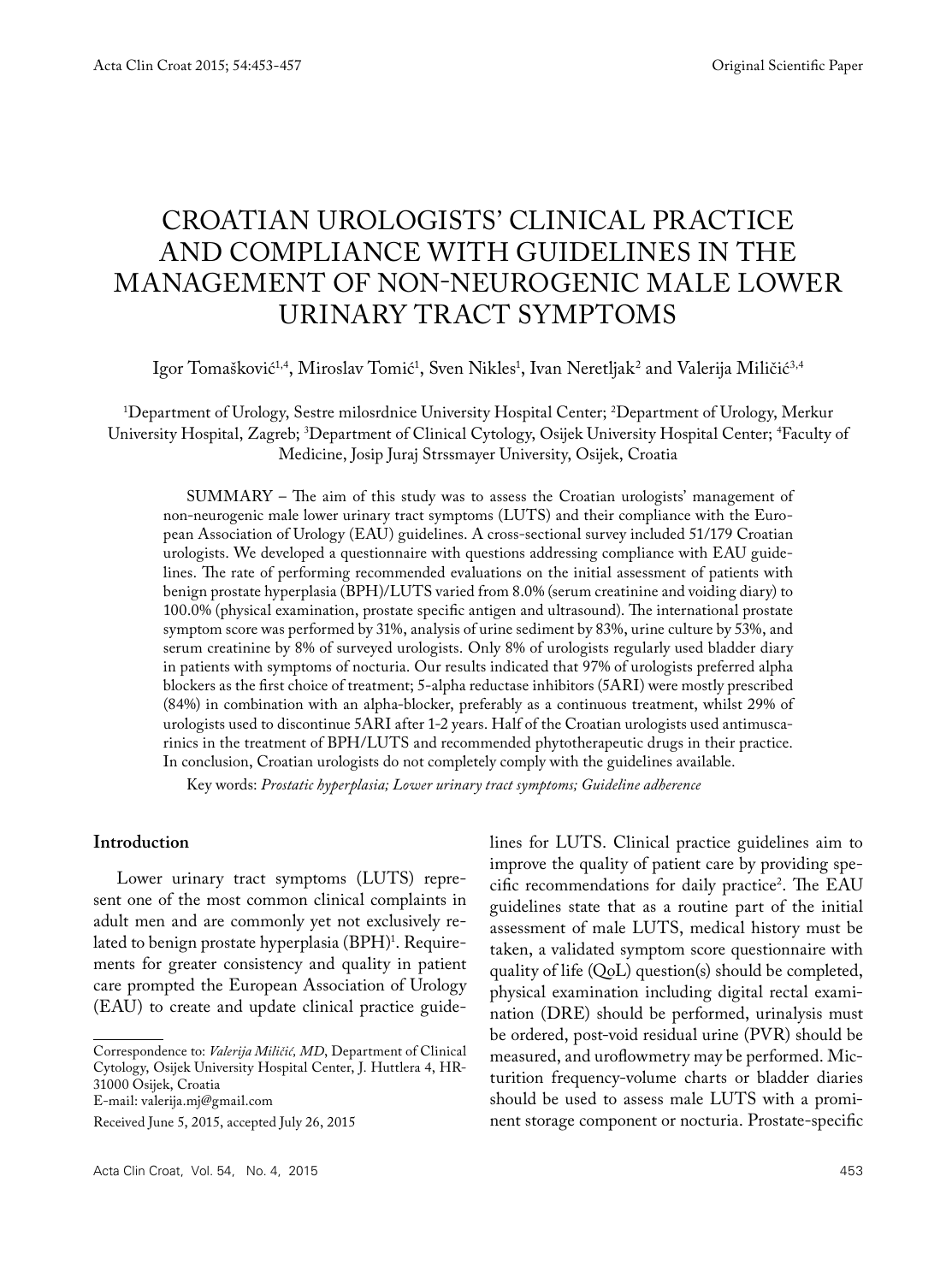antigen (PSA) should be measured only if the diagnosis of prostate cancer will change the management, or if PSA can assist in decision-making in patients at risk of symptom progression and complications. Renal function must be assessed if renal impairment is suspected from the history and clinical examination, if the patient has hydronephrosis, or when considering surgical treatment for male LUTS. Uroflowmetry should be performed before any treatment. Imaging of the upper urinary tract in men with LUTS should be performed in patients with large PVR, hematuria, or a history of urolithiasis. Imaging of the prostate should be performed if it assists in choosing an appropriate drug and when considering surgical treatment. Urethrocystoscopy should only be performed in men with LUTS to exclude suspected bladder or urethral pathology and/or before minimally invasive/surgical therapies if the findings may change the treatment. Pressure-flow studies should be performed only in individual patients for specific indications before surgery or when evaluation of the pathophysiology underlying LUTS is warranted<sup>2</sup>.

In the present study, we aimed to examine the Croatian urologists' clinical practice and their compliance with EAU guidelines on the management of BPH/LUTS. We hypothesized that urologists were not uniformly adherent to the guidelines in evaluating a new patient with BPH related LUTS. The results would enlighten further study of barriers to adherence.

# **Subjects and Methods**

This cross-sectional study was designed as an electronic tele voting survey including 51 Croatian urologists. We constructed a questionnaire to explore the clinical practice and compliance with guidelines. As the questionnaire contained relatively simple questions, it was pilot-tested for understanding. The pilot testers easily understood the questions, so no changes were made, and these data were not included in the analysis. The survey contained 2 sections. Section I assessed preferences in the recommended diagnostic tests. The survey included ten questions regarding the use of specific diagnostic tools in the assessment of LUTS patients according to EAU guidelines. The respondents answered whether or not they used history, DRE, International Prostate Symptom Score (IPSS),

urine analysis, urine culture, PSA, uroflowmetry, voiding diary and ultrasound on the initial assessment of LUTS. Further, they answered if they ever ordered urodynamics in these settings. Section II questions referred to initial therapy, treatment practice and their compliance with EAU recommendations. Questions referred to first option treatment, combination treatment with 5-alpha reductase inhibitors (5ARI) and its duration, combination with 5 phosphodiesterase inhibitors when erectile dysfunction occurs, use of antimuscarinics and phytotherapy. In addition, urologists were asked to rate their perceived adherence (yes or no) with diagnostic and treatment recommendations in LUTS patients. Cohort characteristics are depicted in Table 1.

*Table 1. Cohort characteristics*

|           |                     | n  | $\frac{0}{0}$ |
|-----------|---------------------|----|---------------|
| Age       | <40 years           | 25 | 49.1          |
|           | >40 years           | 26 | 50.9          |
| Sex       | Male                | 48 | 94.1          |
|           | Female              | 3  | 5.9           |
| Workplace | University hospital | 28 | 54.9          |
|           | County hospital     | 20 | 39.2          |
|           | Private practice    | 3  | 5.9           |

# *Statistical analysis*

Descriptive statistics was used to describe demographic and professional characteristics of the cohort (mean, standard deviation, percentage). Results were expressed as percent agreement with the questions/ statements in the questionnaire.

# **Results**

The study included 51/179 (28%) urologists in Croatia, 48/51 male and three female, mean age 45±6.3 (range, 30-65) years. Forty-eight urologists work in hospital settings and three in private practice. Twenty-eight urologists work in university hospitals and the rest in county or general hospitals. The rate of performance of recommended evaluations varied from 8.0% (serum creatinine and voiding diary) to 100.0% (physical examination, PSA and ultrasound). Com-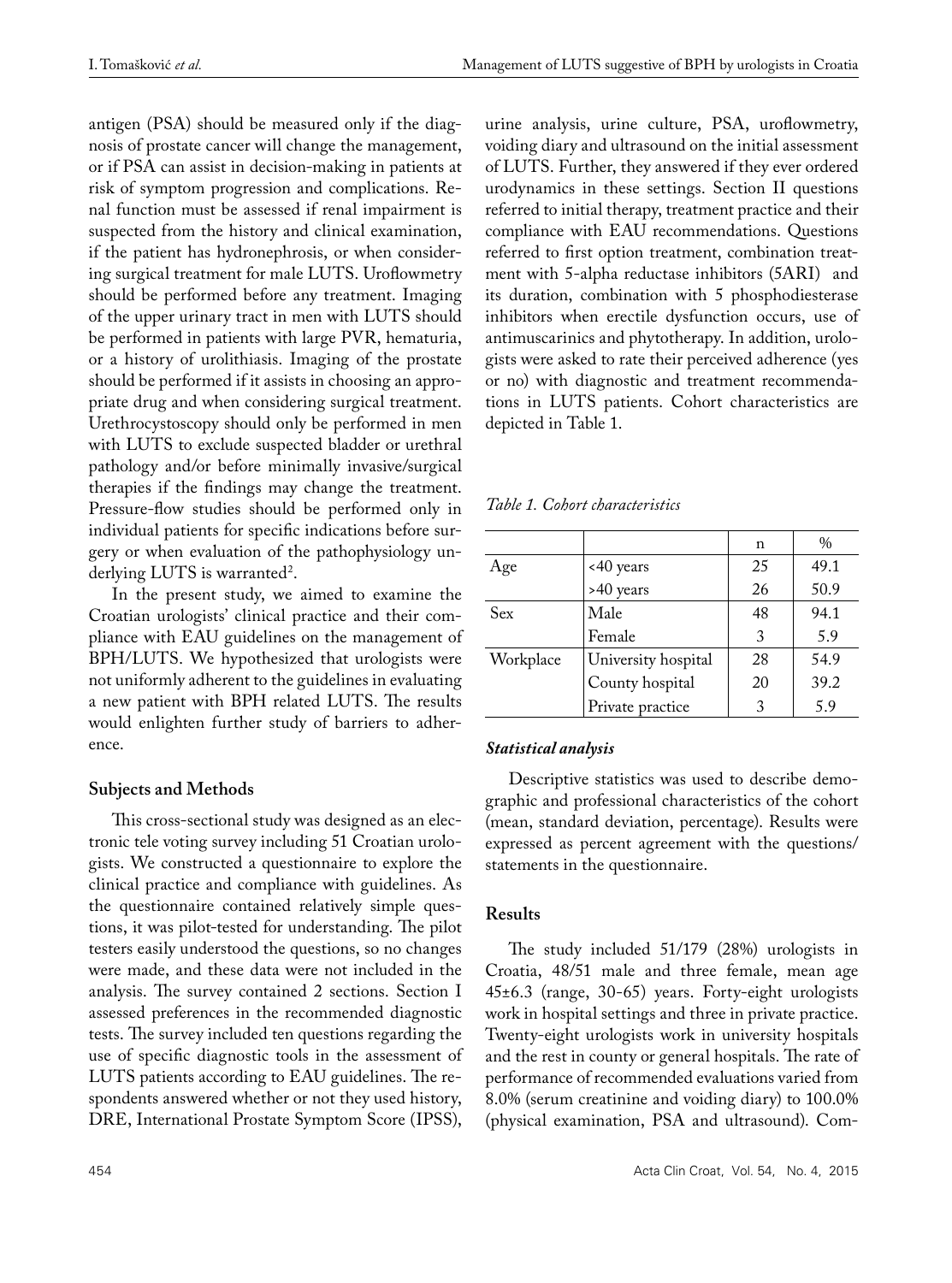

DRE = digital rectal examination; IPSS = international symptom score; PSA = prostate specific antigen

*Fig. 1. Percentage of Croatian urologists using routinely/ not routinely the measures recommended by the European guidelines on initial patient evaluation for benign prostate hyperplasia/lower urinary tract symptoms.*

plete results are shown in Figure 1. The rate of performance of not routinely recommended measures such as urodynamics was 8%. Questions regarding obligatory and optional tools in the assessment of LUTS patients according to EAU guidelines and respective answers are shown in Table 1. Initial assessment of LUTS/BPO (benign prostatic obstruction) comprised clinical interview and DRE, as well as PSA and ultrasound performed by all urologists (100%), IPSS by 31%, urine sediment/dipstick test by 83%, urine culture by 53%, serum creatinine by 8%, uroflowmetry by 53%, and in case of nocturia, voiding diary by 2% of urologists.

Considering drug treatment options, the preferred therapy was treatment with alpha blockers. Study results indicated that 97% of the urologists preferred them as first choice treatment, while 22% considered tamsulosin to reduce the risk of retention and need of surgical treatment at long term. Two-thirds of the urologists would combine phosphodiesterase type 5 (PDE5) inhibitors (5PDEI) medication with alpha blockers regardless of selectivity. When prescribing 5ARI, most of the urologists (84%) prescribed them in combination with an alpha-blocker, preferably as a continuous treatment, whilst 29% used to discontinue 5ARI after 1-2 years. Half of the Croatian urologists used antimuscarinics in the treatment of BPH/LUTS and 57% recommended phytotherapeutic drugs in their practice. The perceived level of compliance with EAU guidelines and summary of therapeutic approach are illustrated in Figure 2.

#### **Discussion**

The purpose of this study was to assess clinical practice and compliance with EAU guidelines among specialists in urology in Croatia by focusing on the key recommendations from the guidelines. Our investigation included one of the most comprehensive analyses of urologists' adherence to EAU guidelines on the management of BPH/LUTS in one country, and to our knowledge, is the first published analysis of the rate of performing the recommended measures in Croatia. Interestingly, Croatian urologists observe guidelines when it comes to history and physical examination, but obligatory tests such as validated symptom score questionnaire or urinalysis are not uniformly performed. Half of them would order urine culture on the initial assessment but do not think that it should be routinely performed. On the contrary, tests such as PSA, which should be performed only if the findings change the practice, are uniformly performed by all urologists. Furthermore, some tests indicated in specific circumstances such as voiding



AB = alpha blockers; 5ARI = 5 alpha reductase inhibitors; the last columns represent perceived adherence to the European Association of Urology guidelines by urologists themselves

*Fig. 2. Croatian urologists' therapeutic approach to benign prostate hyperplasia/lower urinary tract symptoms.*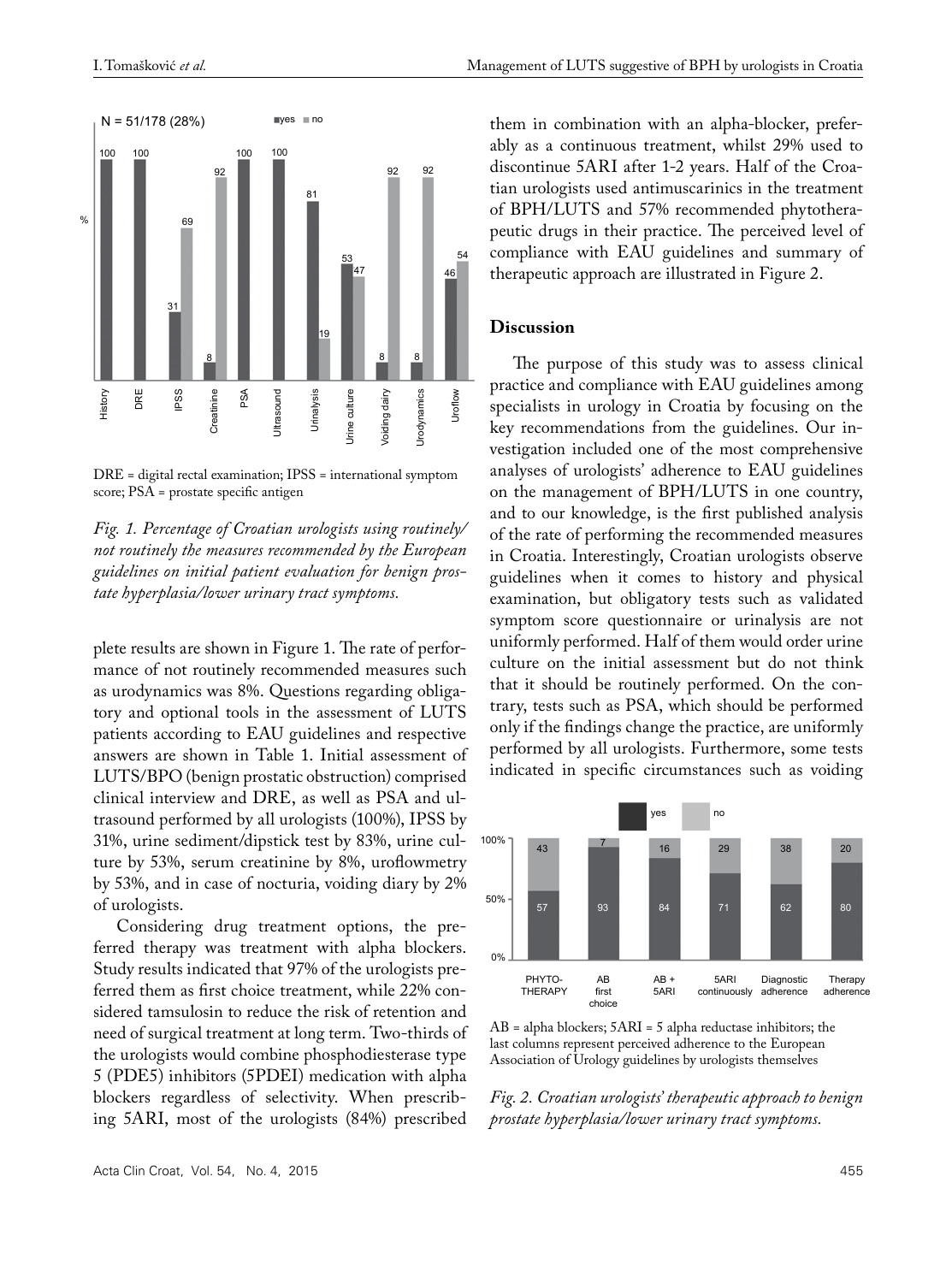diary in nocturia are rarely performed. Optional test uroflowmetry is initially ordered by half of the urologists. Renal function is initially rarely assessed. When it comes to therapy, alpha blockers are the first choice treatment for most of the urologists, which is consistent with practice in most countries, but surprisingly 22% of the urologists wrongly believe that they can reduce the risk of urinary retention or need of surgery. Strikingly, half of the Croatian urologists prescribe phytotherapy, although there is no specific recommendation in the guideline panel regarding this therapy2 . The aim of the guidelines is to provide a guide and an authoritative reference on the most appropriate clinical pathway currently available. However, publication of guidelines does not necessarily influence clinical practice. Passive dissemination is generally ineffective in changing physicians' behavior<sup>3</sup>. Despite considerable efforts in developing and implementing evidence-based guidelines, only modest impact on clinical practice has been observed<sup>4-7</sup>. Some data suggest that only about half of the patients (55%) received recommended care as described in the guidelines<sup>8</sup>. Despite great efforts to promote and support guideline use, adherence is often suboptimal. There might be various reasons for disregarding the guidelines. In a recent study on imaging in prostate cancer, Simonato *et al*. concluded that urologists probably knew that such guidelines existed, but in everyday practice they were not consulted, probably due to limited time and pressure of work, so that guidelines do not enter common clinical practice9 . There are only few articles in the literature on the utility of BPH/LUTS guidelines in everyday clinical practice. Auffenberg *et al*. investigated the rate of physician adherence to the American Urologic Association guidelines on the management of BPH/LUTS10. They systematically evaluated a total of 3494 new BPH encounters between 2008 and 2012 using electronic medical record based data in a large university urology practice. The rate of performance of recommended evaluations varied from 53.0% (documentation of IPSS) to 92.8% (performance of physical examination). The rate of performing not routinely recommended measures varied from 1.9% (urinary cytology) to 10.2% (serum creatinine measurement).

Strope *et al*. studied a cohort representing 5% of Medicare BPH/LUTS patients<sup>11</sup>. They found nearly 15-fold variation in the urologist's average *per* patient expenditures (\$35 to \$527 *per* month; median \$92). Practice styles were associated with physician  $(p<0.01)$ all examined variables) and patient (p<0.01 for comorbidity, race and socioeconomic status) factors. They concluded that practice styles for BPH evaluations varied substantially according to geography, practice setting and experience, and accounted for large differences in the use of optional and not routinely recommended tests<sup>11</sup>. Wei et al. examined the evaluation and management of LUTS/BPH by physician specialty (urologist *vs*. primary care physician). They found significant differences in practice patterns between primary care physicians and urologists in the evaluation and management of LUTS/BPH<sup>12</sup>.

Our study was limited by the inherent bias introduced by the cross sectional design. Its strength though was the fact that data were collected directly from urologists and not from medical records or insurance providers. Guidelines are at present only partially observed by Croatian urologists. The causes should be further investigated, but literature findings identify the possible ones, i.e. impossibility of implementing the recommended measures, the scope of work and working conditions, inadequate dissemination of information, as well as differences in routine practices, beliefs, costs, availability, or other<sup>13</sup>.

# **Conclusion**

This study provided the first analysis of Croatian urologist compliance with EAU guidelines on the management of BPH/LUTS that is based entirely on data collected directly from the practicing urologists in Croatia. Our study describes the management pattern of male LUTS suggestive of BPH and shows that the pattern does not completely comply with available guidelines and the implementation of EAU clinical guidelines in Croatia is not uniform. This should encourage more efforts to improve the awareness of the guidelines. Increased emphasis on guidelines in residency training might decrease these variations. Greater standardization could enhance patient care and reduce health care costs. Future research is necessary to determine the causes that modify adherence rates and subsequently determine whether increased adherence improves patient outcomes.